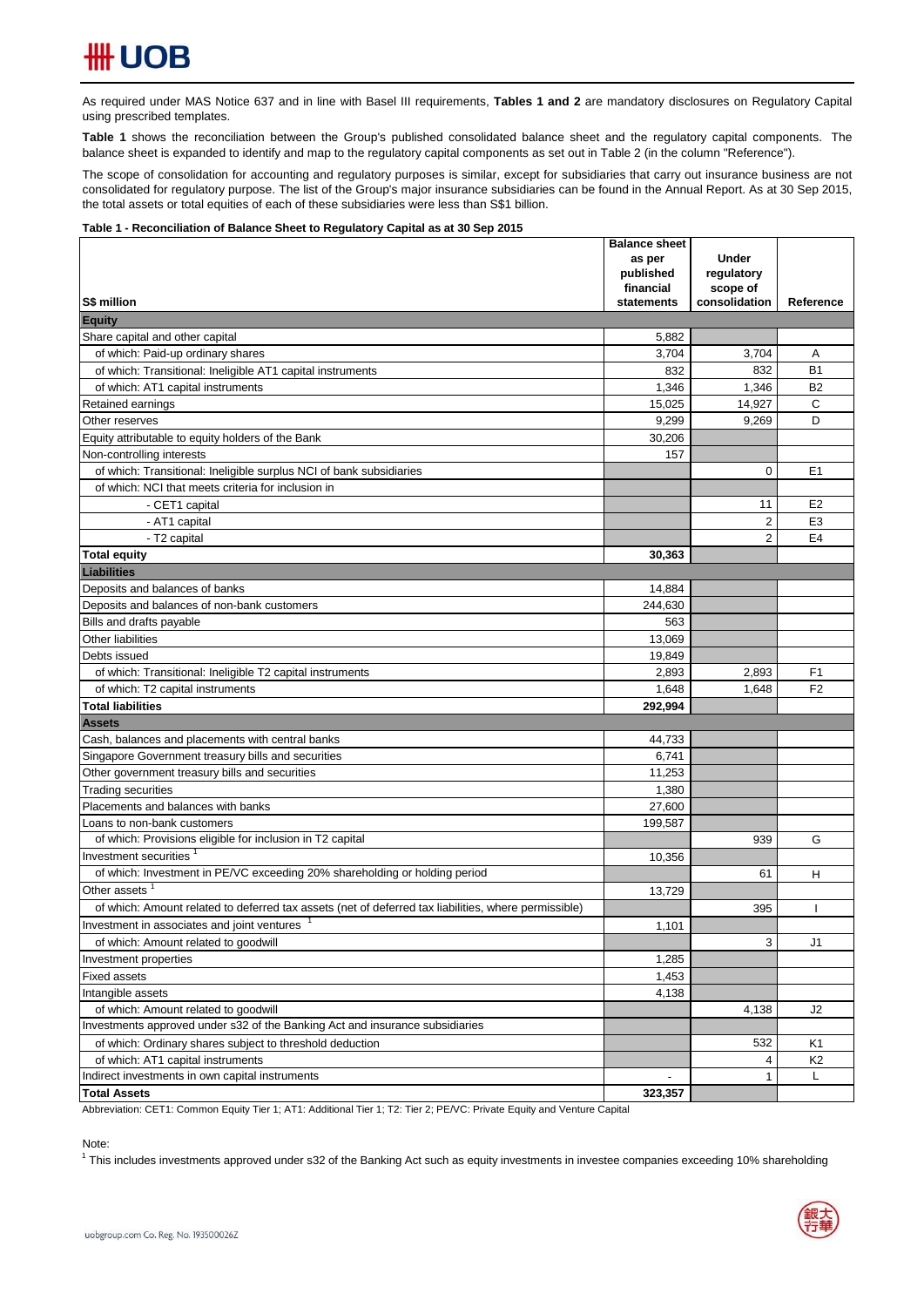# **HH UOB**

Table 2 lists the regulatory capital components and the corresponding regulatory adjustments. The columns: (a) 'Amount' refers to components of capital calculated in accordance with MAS Notice 637, effective 1 Jan 2013, (b) '**Amount subject to Pre-Basel III Treatment**' refers to components of capital that are on transitional arrangement, otherwise would be fully applied towards the relevant tier of capital, and (c) '**Source**' provides link to Table 1 by way of alphabetic / alphanumeric references, and cross-reference within the table by way of row number. Regulatory adjustments that are deducted against capital are reflected as positive numbers. Amounts less than \$500,000 in absolute terms are shown as "0".

### **Table 2 - Capital Components as at 30 Sep 2015**

|                 |                                                                                                    |                          | <b>Amount</b><br>subject to |                  |
|-----------------|----------------------------------------------------------------------------------------------------|--------------------------|-----------------------------|------------------|
|                 |                                                                                                    |                          | Pre-Basel III               |                  |
|                 | S\$ million                                                                                        | Amount                   | <b>Treatment</b>            | <b>Source</b>    |
|                 | Common Equity Tier 1 capital: instruments and reserves                                             |                          |                             |                  |
| $\overline{1}$  | Paid-up ordinary shares and share premium (if applicable)                                          | 3,704                    |                             | Α                |
| $\overline{2}$  | Retained earnings                                                                                  | 14,927                   |                             | C                |
| $3^{\sharp}$    | Accumulated other comprehensive income and other disclosed reserves                                | 9,269                    |                             | D                |
| 4               | Directly issued capital subject to phase out from CET1                                             |                          |                             |                  |
|                 | (only applicable to non-joint stock companies)                                                     |                          |                             |                  |
| 5               | Minority interest that meets criteria for inclusion                                                | 11                       | (0)                         | $E1 + E2, -E1$   |
| $6\phantom{.}6$ | Common Equity Tier 1 capital before regulatory adjustments                                         | 27,911                   |                             |                  |
|                 | Common Equity Tier 1 capital: regulatory adjustments                                               |                          |                             |                  |
| $\overline{7}$  | Valuation adjustment pursuant to Part VIII of MAS Notice 637                                       | $\overline{a}$           |                             |                  |
| $\bf{8}$        | Goodwill, net of associated deferred tax liability                                                 | 1,656                    | 2,484                       | $J1+J2$          |
| $9^{\rm \#}$    | Intangible assets, net of associated deferred tax liability                                        |                          | $\overline{a}$              |                  |
| $10^{#}$        | Deferred tax assets that rely on future profitability                                              | 158                      | 237                         |                  |
| 11              | Cash flow hedge reserve                                                                            |                          |                             |                  |
| 12              | Shortfall of TEP relative to EL under IRBA                                                         | $\overline{a}$           |                             |                  |
| 13              | Increase in equity capital resulting from securitisation transactions                              | $\overline{\phantom{a}}$ | $\overline{\phantom{a}}$    |                  |
| 14              | Unrealised fair value gains/losses on financial liabilities and derivative liabilities             |                          |                             |                  |
|                 | arising from changes in own credit risk                                                            |                          |                             |                  |
| 15              | Defined benefit pension fund assets, net of associated deferred tax liability                      | $\overline{\phantom{a}}$ |                             |                  |
| 16              | Investments in own shares                                                                          | $\mathbf{1}$             |                             | L                |
| 17              | Reciprocal cross-holdings in ordinary shares of financial institutions                             |                          |                             |                  |
| 18              | Capital investments in ordinary shares of unconsolidated financial institutions                    |                          |                             |                  |
|                 | in which Reporting Bank does not hold a major stake                                                |                          |                             |                  |
| $19^{#}$        | Investments in ordinary shares of unconsolidated major stake companies                             | 213                      | 319                         | K1               |
|                 | approved under s32 of Banking Act (including insurance subsidiaries)                               |                          |                             |                  |
|                 | (amount above 10% threshold)                                                                       |                          |                             |                  |
| 20 <sup>#</sup> | Mortgage servicing rights (amount above 10% threshold)                                             |                          |                             |                  |
| 21 <sup>#</sup> | Deferred tax assets arising from temporary differences                                             |                          |                             |                  |
|                 | (amount above 10% threshold, net of related tax liability)                                         |                          |                             |                  |
| 22              | Amount exceeding the 15% threshold                                                                 |                          |                             |                  |
| $23^{\#}$       | of which: investments in ordinary shares of unconsolidated major stake companies                   |                          |                             |                  |
|                 | approved under s32 of Banking Act (including insurance subsidiaries)                               |                          |                             |                  |
| $24^{#}$        | of which: mortgage servicing rights                                                                |                          |                             |                  |
| $25^{\rm{*}}$   | of which: deferred tax assets arising from temporary differences                                   |                          |                             |                  |
| 26              | National specific regulatory adjustments                                                           | 24                       |                             |                  |
| 26A             | PE/VC investments in the form of ordinary shares, in excess of 20%                                 | 24                       | 36                          | н                |
|                 | of such capital investments                                                                        |                          |                             |                  |
| 26B             | PE/VC investments held beyond the relevant holding periods set out in MAS Notice 630               | 0                        | 0                           | н                |
| 26C             | Capital deficits in subsidiaries and associates that are regulated financial institutions          |                          | $\overline{a}$              |                  |
| 26D             | Any other items which the Authority may specify                                                    |                          |                             |                  |
| 27              | Regulatory adjustments applied in calculation of CET1 Capital due to insufficient                  | 604                      |                             | shortfall of row |
|                 | AT1 Capital to satisfy required deductions                                                         |                          |                             | 36 over row 43   |
| 28              | Total regulatory adjustments to CET1 Capital                                                       | 2,657                    |                             |                  |
| 29              | Common Equity Tier 1 capital (CET1)                                                                | 25,254                   |                             |                  |
|                 | Additional Tier 1 capital: instruments                                                             |                          |                             |                  |
| 30              | AT1 capital instruments and share premium (if applicable)                                          | 1,346                    |                             | B <sub>2</sub>   |
| 31              | of which: classified as equity under the Accounting Standards                                      | 1,346                    |                             |                  |
| 32              | of which: classified as liabilities under the Accounting Standards                                 |                          |                             |                  |
| 33              | Transitional: Ineligible capital instruments (pursuant to paragraphs 6.5.3 and 6.5.4)              | 832                      |                             | B1               |
| 34              | AT1 capital instruments issued by fully-consolidated subsidiaries that meet criteria for inclusion | 2                        |                             | E <sub>3</sub>   |
| 35              | of which: instruments issued by subsidiaries subject to phase out                                  |                          |                             |                  |
| 36              | Additional Tier 1 capital before regulatory adjustments                                            | 2,179                    |                             |                  |
|                 | Additional Tier 1 capital: regulatory adjustments                                                  |                          |                             |                  |
| 37              | Investments in own AT1 capital instruments                                                         | 0                        |                             | L                |
| 38              | Reciprocal cross-holdings in AT1 capital instruments of financial institutions                     |                          |                             |                  |
| 39              | Capital investments in AT1 capital instruments of unconsolidated financial institutions            |                          |                             |                  |
|                 | in which Reporting Bank does not hold a major stake                                                |                          |                             |                  |

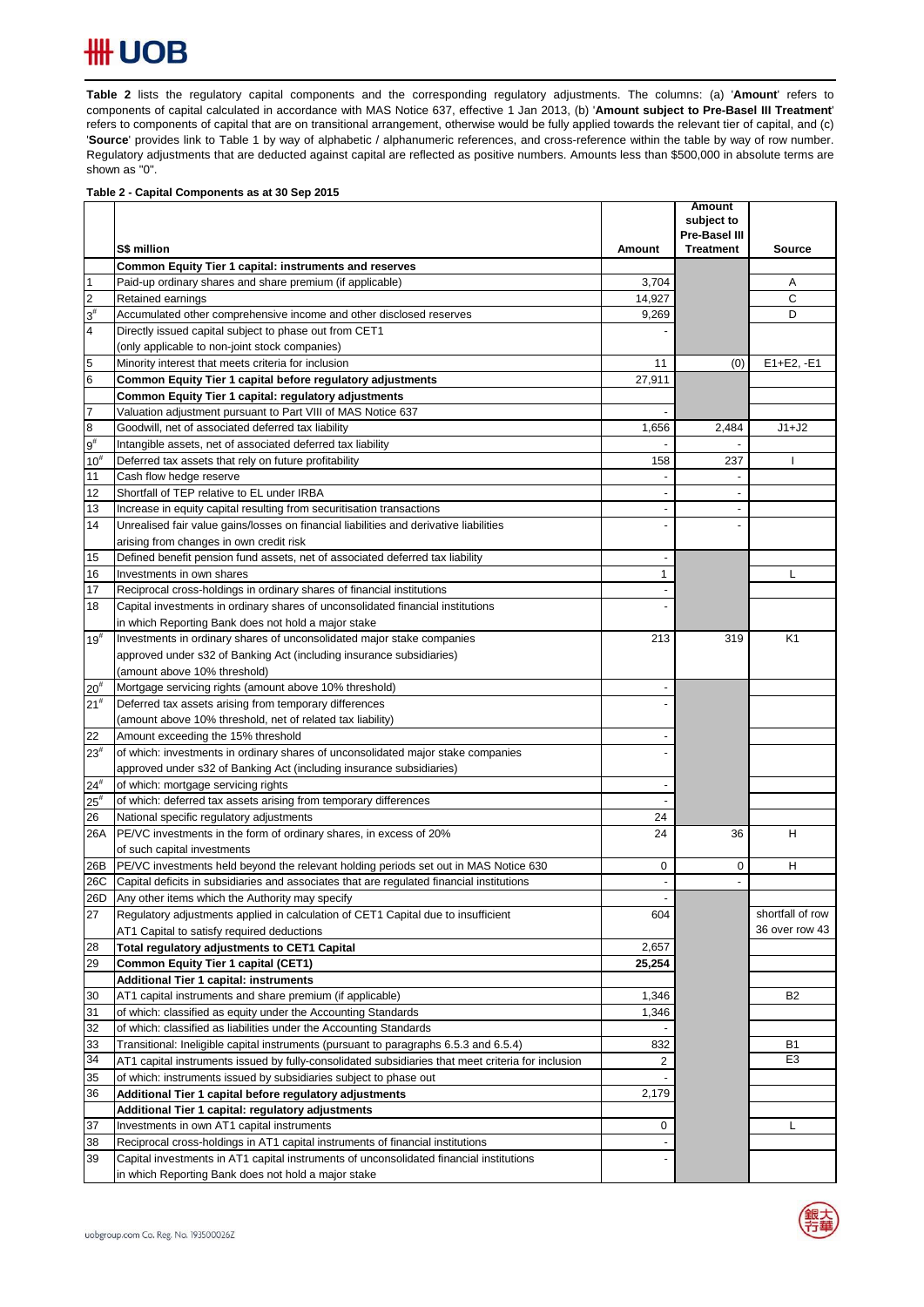

## **Table 2 - Capital Components as at 30 Sep 2015**

|           | S\$ million                                                                                                                              | Amount | <b>Amount</b><br>subject to<br>Pre-Basel III<br><b>Treatment</b> | <b>Source</b>   |
|-----------|------------------------------------------------------------------------------------------------------------------------------------------|--------|------------------------------------------------------------------|-----------------|
| $40^{#}$  | Investments in AT1 capital instruments of unconsolidated major stake companies                                                           | 3      | $\mathbf{1}$                                                     | K <sub>2</sub>  |
|           | approved under s32 of Banking Act (including insurance subsidiaries)                                                                     |        |                                                                  |                 |
| 41        | National specific regulatory adjustments                                                                                                 | 2,781  |                                                                  |                 |
| 41 A      | PE/VC investments in the form of AT1 capital instruments, in excess of 20%                                                               |        |                                                                  |                 |
|           | of such capital investments                                                                                                              |        |                                                                  |                 |
| 41B       | Any other items which the Authority may specify                                                                                          |        |                                                                  |                 |
|           | 41C Regulatory adjustments applied to AT1 Capital in respect of amounts                                                                  | 2,781  |                                                                  |                 |
|           | subject to pre-Basel III treatment                                                                                                       |        |                                                                  |                 |
|           | of which: Goodwill, net of associated deferred tax liability                                                                             | 2,484  |                                                                  | row 8 at 60%    |
|           | of which: Intangible assets, net of associated deferred tax liability<br>of which: Deferred tax assets that rely on future profitability | 237    |                                                                  | row 10 at 60%   |
|           | of which: Cash flow hedge reserve                                                                                                        |        |                                                                  |                 |
|           | of which: Increase in equity capital resulting from securitisation transactions                                                          |        |                                                                  |                 |
|           | of which: Unrealised fair value gains/losses on financial liabilities and derivative liabilities                                         |        |                                                                  |                 |
|           | arising from changes in own credit risk                                                                                                  |        |                                                                  |                 |
|           | of which: Shortfall of TEP relative to EL under IRBA                                                                                     |        |                                                                  |                 |
|           | of which: PE/VC investments in the form of ordinary shares, in excess of 20%                                                             | 6      |                                                                  | row 26A at 10%  |
|           | of such capital investments                                                                                                              |        |                                                                  |                 |
|           | of which: PE/VC investments held beyond the relevant holding periods set out in                                                          | 0      |                                                                  | row 26B at 10%  |
|           | MAS Notice 630                                                                                                                           |        |                                                                  |                 |
|           | of which: Capital deficits in subsidiaries and associates that are regulated financial institutions                                      |        |                                                                  |                 |
|           | of which: Investments in ordinary shares of unconsolidated major stake companies                                                         | 53     |                                                                  | row 19 at 10%   |
|           | approved under s32 of Banking Act (incl insurance subsidiaries)                                                                          |        |                                                                  |                 |
|           | of which: PE/VC investments in the form of Tier 2 capital instruments, in excess of 20%                                                  |        |                                                                  |                 |
|           | of such capital investments                                                                                                              |        |                                                                  |                 |
|           | of which: Investments in Tier 2 capital instruments of unconsolidated major stake companies                                              |        |                                                                  |                 |
|           | approved under s32 of Banking Act (incl insurance subsidiaries)                                                                          |        |                                                                  |                 |
| 42        | Regulatory adjustments applied in calculation of AT1 Capital due to                                                                      |        |                                                                  |                 |
|           | insufficient Tier 2 Capital to satisfy required deductions                                                                               |        |                                                                  |                 |
| 43        | Total regulatory adjustments to Additional Tier 1 capital                                                                                | 2,784  |                                                                  |                 |
| 44<br>45  | <b>Additional Tier 1 capital (AT1)</b>                                                                                                   |        |                                                                  | floored at zero |
|           | Tier 1 capital (T1 = CET1 + AT1)<br>Tier 2 capital: instruments and provisions                                                           | 25,254 |                                                                  |                 |
| 46        | Tier 2 capital instruments and share premium (if applicable)                                                                             | 1,648  |                                                                  | F <sub>2</sub>  |
| 47        | Transitional: Ineligible capital instruments (pursuant to paragraphs 6.5.3 and 6.5.4)                                                    | 2,893  |                                                                  | F1              |
| 48        | Tier 2 capital instruments issued by fully-consolidated subsidiaries that meet criteria for inclusion                                    | 2      |                                                                  | E <sub>4</sub>  |
| 49        | of which: instruments issued by subsidiaries subject to phase out                                                                        |        |                                                                  |                 |
| 50        | Provisions                                                                                                                               | 939    |                                                                  | G               |
| 51        | Tier 2 capital before regulatory adjustments                                                                                             | 5,483  |                                                                  |                 |
|           | Tier 2 capital: regulatory adjustments                                                                                                   |        |                                                                  |                 |
| 52        | Investments in own Tier 2 instruments                                                                                                    |        |                                                                  | L               |
| 53        | Reciprocal cross-holdings in Tier 2 capital instruments of financial institutions                                                        |        |                                                                  |                 |
| 54        | Capital investments in Tier 2 capital instruments of unconsolidated financial institutions                                               |        |                                                                  |                 |
|           | in which Reporting Bank does not hold a major stake                                                                                      |        |                                                                  |                 |
| $55^{#}$  | Investments in Tier 2 capital instruments of unconsolidated major stake companies                                                        |        |                                                                  |                 |
|           | approved under s32 of Banking Act (including insurance subsidiaries)                                                                     |        |                                                                  |                 |
| 56<br>56A | National specific regulatory adjustments<br>PE/VC investments in the form of Tier 2 capital instruments, in excess of 20%                | 298    |                                                                  |                 |
|           | of such capital investments                                                                                                              |        |                                                                  |                 |
| 56B       | Any other items which the Authority may specify                                                                                          |        |                                                                  |                 |
| 56C       | Regulatory adjustments applied to Tier 2 Capital in respect of amounts                                                                   | 298    |                                                                  |                 |
|           | subject to pre-Basel III treatment                                                                                                       |        |                                                                  |                 |
|           | of which: Shortfall of TEP relative to EL under IRBA                                                                                     |        |                                                                  |                 |
|           | of which: PE/VC investments in the form of ordinary shares, in excess of 20%                                                             | 30     |                                                                  | row 26A at 50%  |
|           | of such capital investments                                                                                                              |        |                                                                  |                 |
|           | of which: PE/VC investments held beyond the relevant holding periods set out in                                                          | 0      |                                                                  | row 26B at 50%  |
|           | MAS Notice 630                                                                                                                           |        |                                                                  |                 |
|           | of which: Capital deficits in subsidiaries and associates that are regulated financial institutions                                      |        |                                                                  |                 |
|           | of which: Investments in ordinary shares of unconsolidated major stake companies                                                         | 266    |                                                                  | row 19 at 50%   |
|           | approved under s32 of Banking Act (incl insurance subsidiaries)                                                                          |        |                                                                  |                 |
|           | of which: PE/VC investments in the form of AT1 capital instruments, in excess of 20%                                                     |        |                                                                  |                 |
|           | of such capital investments                                                                                                              |        |                                                                  |                 |